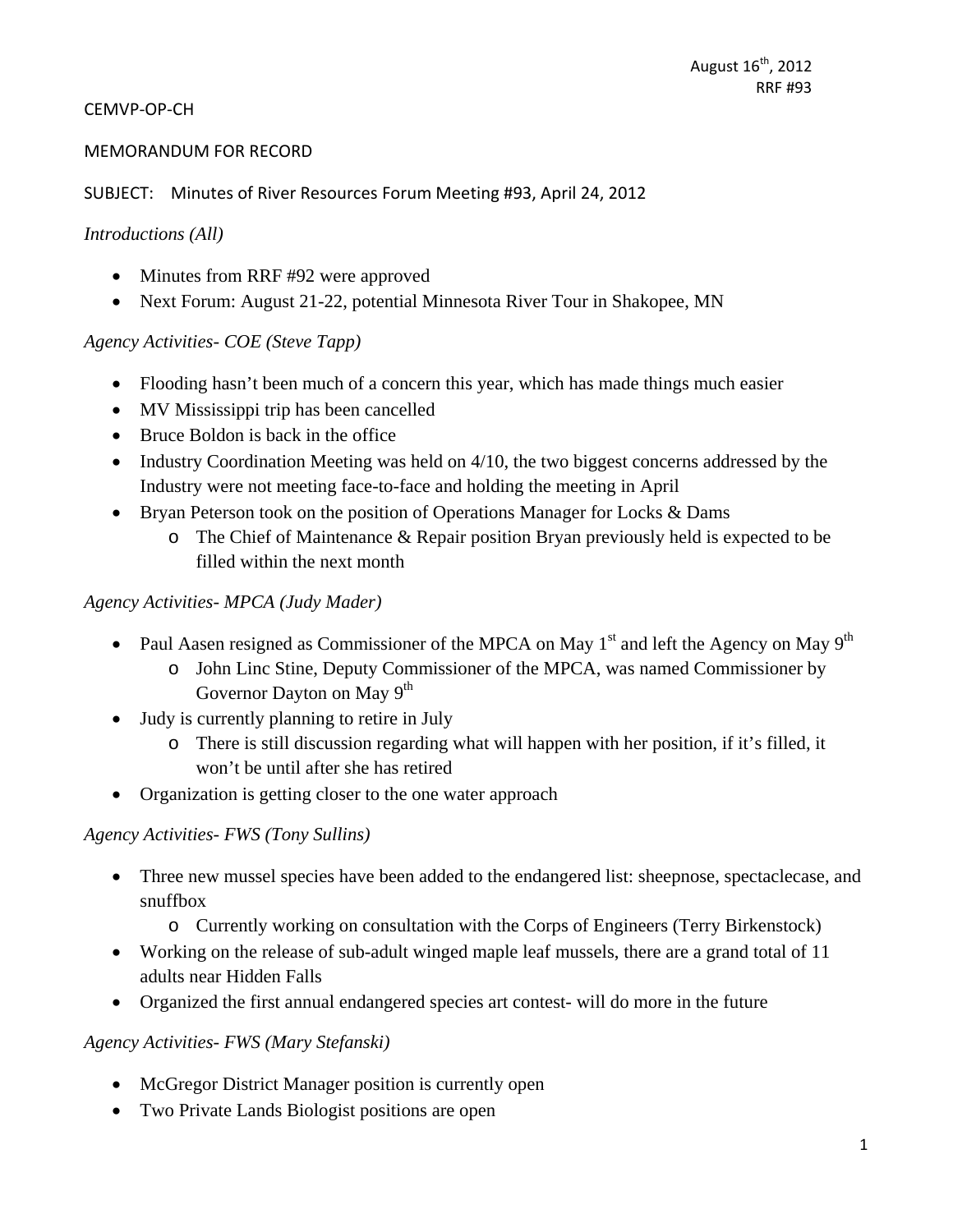La Crosse Visitors Center may open by June/July timeframe

### *Agency Activities- MDNR (Dan Dieterman)*

- Ecological services (environmental reviews) and waters (permits) divisions have been merged
- Bill Huber is the contact below Hastings for permitting, above Hastings it's Molly Shodeen
- Scot Johnson's position was posted today, whoever fills the position will likely have a big role in the river
- License fees will likely increase as there is needed fiscal support for other activities
	- o Hunting/fishing licenses haven't increased in over 11 years
	- o If fee increases aren't passed, MDNR involvement in the RRF and workgroups will decrease

### *Agency Activities- USCG (Brian Zekus)*

• Three employee turnover is coming soon, three new employees will be brought in as three leave

### *Agency Activities- UMWA (Greg Genz)*

- Dodged most channel issues thus far
- Mayor of Minneapolis- voting on May  $11<sup>th</sup>$  pertaining to the closure of the Minneapolis terminal, will have 180 days to vacate if passes
	- $\circ$  If passes, the 2<sup>nd</sup> largest fertilizer storage area in the metro area would be closed
- There will be a Mississippi Makeover tour in Pool 2 on 6/13
	- o Planning to load at CF Industries dock and then go upriver and downriver from there
- Jim Fischer questioned whether or not there was any transport of FRAC sand in the metro area
	- o Greg Genz responded stating that two docks in St. Paul are moving FRAC sand and there is discussion of a dock at Jordan as well

# *Agency Activities- LMRWD (Terry Schwalbe)*

- Governance study is looking into the LMRWD's role and partnership with the COE
	- o The LMRWD is legally obligated to provide the COE land for placement of dredge material
	- o Report to come out in the near future pertaining to the LMRWD's sponsorship
	- o Concerned about spending of municipalities and return on investment
	- o Hired two graduate students to complete the study
		- Looking into options: sustain current operations, turn sponsorship over to MnDOT, The Port Authority, the County, etc
	- o Studying whether or not tile patterns by farmers or climatic changes are causing flows to increase on the MN River
		- If Jon Hendrickson commented that the solution to the problem of velocity of the river is storing water within the watershed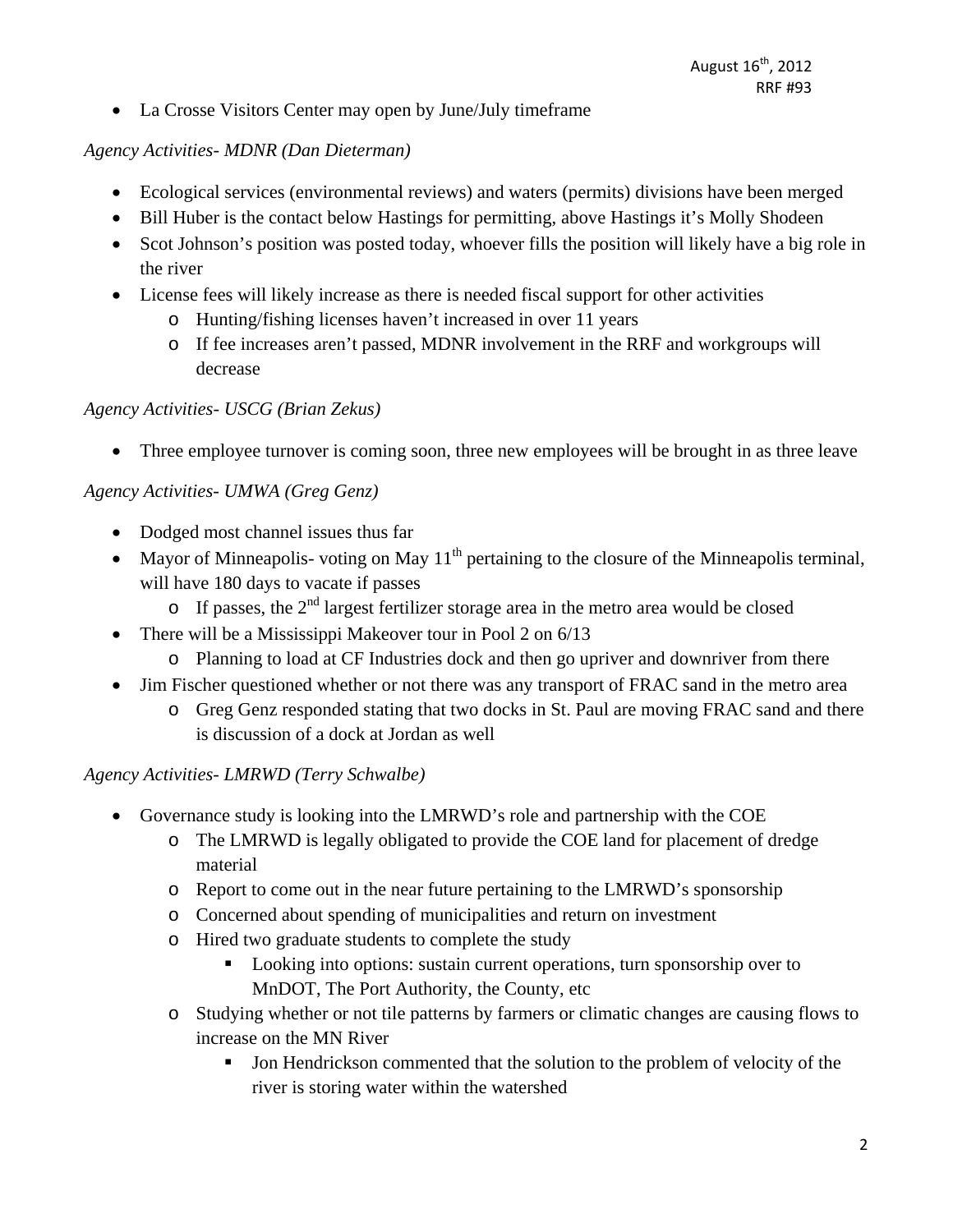#### *Agency Activities- IDNR (Mike Griffin)*

- Karen Oostercamp is now a Fisheries Biologist out of Guttenberg
- Scott Gritters relocated to Bellevue
- Still working on an MOU with the COE
	- o For now, CH will have to coordinate with Mike regarding dredging and placement in Iowa, have an OSIT, and Mike will issue a permit as needed
- State wanted the IDNR to sell off all land if tillable

# *Agency Activities- WDNR (Jim Fischer)*

- Still learning to work as an enterprise agency
	- o Recently hired 300 positions state-wide
- Still have a high emphasis on streamlining the permitting process
- Implementing rule changes is now a two year process
- Currently in the process of back filling Jim's position, which is now called the Water Quality Coordinator
	- o The individual that fills this position will be the WDNR OSIT representative and possibly an alternate RRF representative
- Information sheet pertaining to FRAC sand mining and transport is currently posted on the WDNR website
	- o Covers the environmental impacts, though it is not an EA

# *Lock & Dam 3 Progress Update (Tom Novak)*

- Lock and Dam 3 completion timeline
	- o Guidewall- April 2011
	- o Closure Dike- October 2011
	- o Channel- February 2012
	- o RWWL- March 2012
		- RWWL is still working on moving fine material
	- o As-Builts- May 2012
- RWWL material came from the Cannon River
	- o Approximately 11,000 cubic yards was removed
- 61% of the Lower Embankment Project is complete
	- o Project completion is approximately four months out
- Reforestation is 65-70% complete
	- o Work is being done through Randy Urich's shop

#### *Environmental Management Program (Tom Novak)*

- Most of the funds are going towards Capoli Stage 2
	- o Anticipate to advertise late May or early June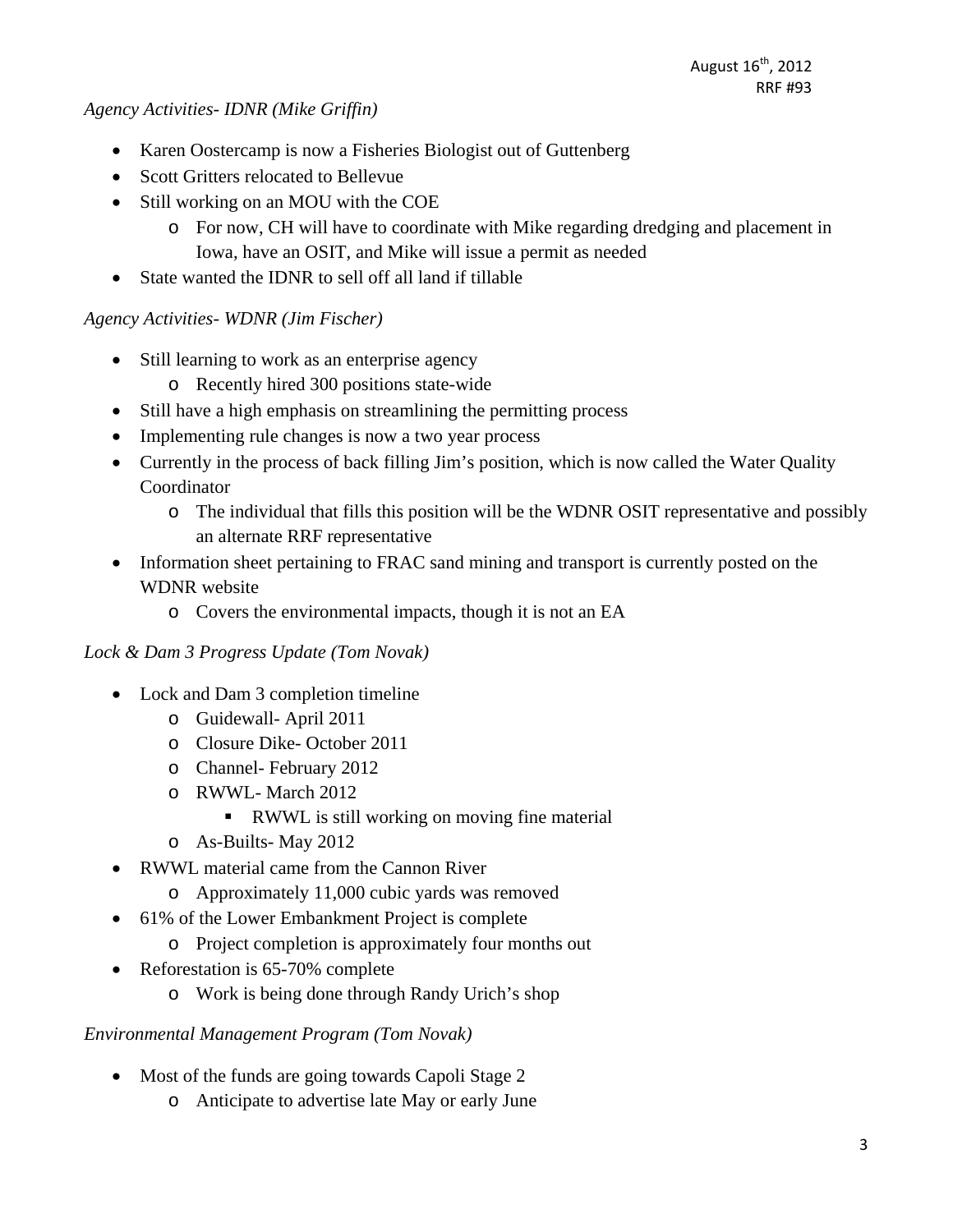- Pool 8 Islands- there are 3,400 tree plantings that remain to be done
- Pool 8 Islands Project dedication is scheduled for August  $30<sup>th</sup>$
- Capoli Slough- Newt is making good progress, they expect most of the work to be done by the fall
- Lock & Dam 3 Fish Passage- Plan to complete the feasibility study
	- o Minnesota Channel- \$11.5 million
	- o Wisconsin Channel- \$19 million
	- o Attorneys just finished the legal review, going to MVD next for review
	- o MVD review anticipated for June, with a public meeting anticipated to be held in July
- North & Sturgeon Lakes- working on initiation of Problem Appraisal Report, anticipated completion October 2012
	- o Discussion of island building with dredge material from the navigation channel

# *Conference Call-In Discussion (Steve Tapp/Jim Fischer)*

- Increased difficulty in planning due to FRAGO 3 requirements
- Greg Genz stated that he prefers to have all of the meetings on a face-to-face basis with a conference call-in option
- Dan Dieterman commented that we could complete a trial run at a meeting in the future
	- o Mike Griffin offered to help test the conference call and webinar capabilities for the December RRF

# *Pool 2 Channel Management Study- Boulanger to Lock & Dam 2 (Paul Machajewski)*

- Historically the stretch from Boulanger to Lock & Dam 2 has been a 25-30% dredging frequency area
	- o Since 2006 the dredging frequency has been annually to biennially
	- o In the last six years, eleven years worth of dredging has been done based on average quantities
- There has been an increase in flows from 1971-1990 versus 1991-2010
	- o Mississippi River flows have increased ~25%, while Minnesota River flows have increased ~70%
- USCG has a greater requirement to consistently mark the reach
- Industry has been forced to restrict the number of barges transiting the reach and avoid operation at night
- Pool 2 CMS alternatives:
	- o No action- maintain the "status quo", do what we are currently doing to keep the channel navigable
	- o Channel Control Structures- implement the use of additional channel control structures to channel the flow of the river in order to increase scour
	- o Realign Navigation Channel- dredge a new channel that will be more self sustaining
		- If we dredge a new channel, we need to determine where to go with the material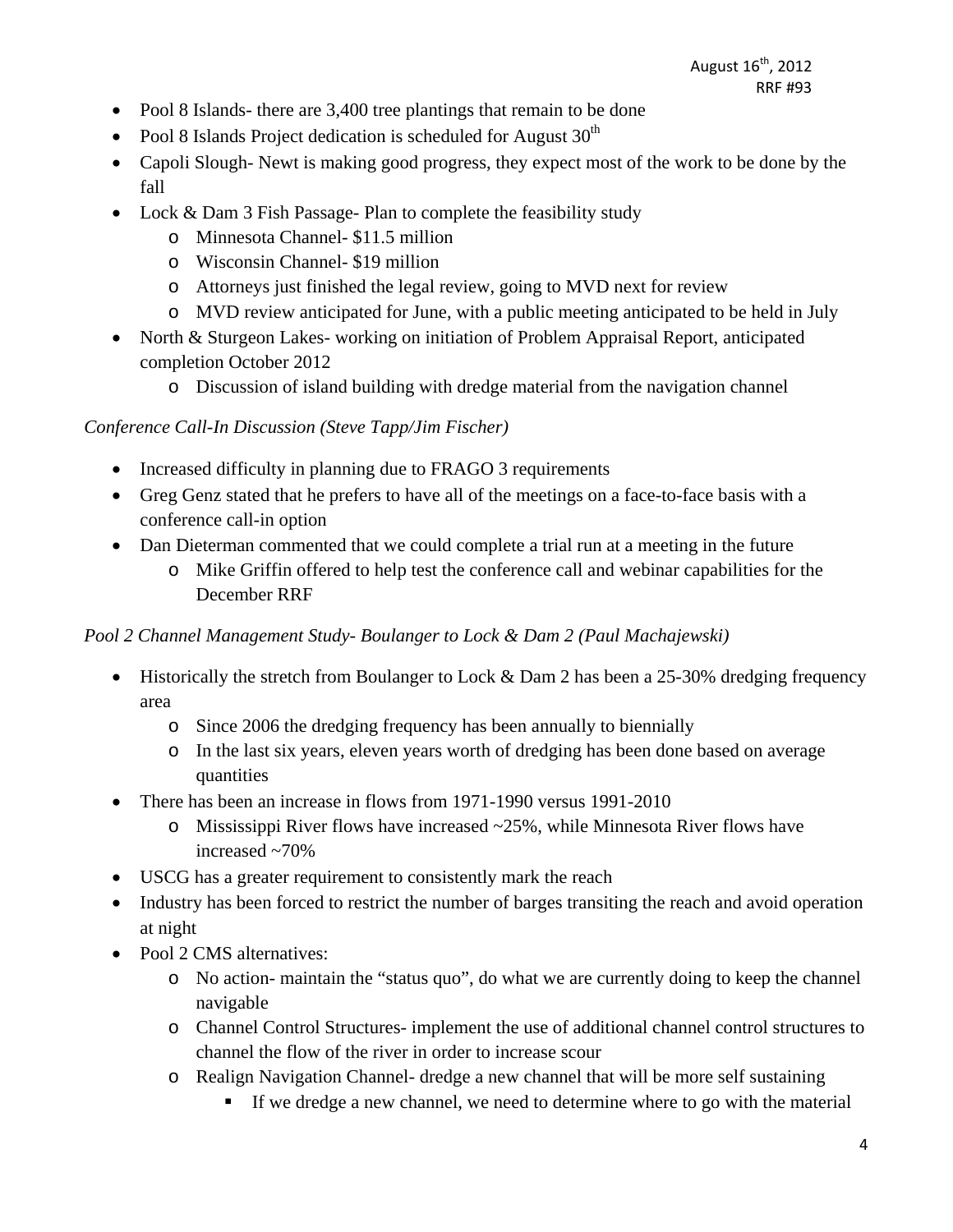- If the Boulanger Slough Channel is dredged, this will remove sediment from the system
	- o Won't likely change fine sediment deposition into Lake Pepin, but will likely cause a slight increase to deposition at the head of Lake Pepin
- Greg Genz mentioned the concern for navigational safety if channel control structures are used
- Jim Fischer stated that he would like to see a specific analysis of where the material would likely be going

# *Fish & Wildlife Workgroup (Elliott Stefanik)*

- Dan Dieterman was curious as to whether or not tasking the FWWG with a study to determine the effect of native species on invasive species would be a worthy cause
	- o For example, bluegills consume a lot of the eggs of common carp, what is the impact on carp?
	- o Elliott Stefanik questioned the ability to utilize habitat projects as a way to impact Asian Carp populations
- There was discussion of whether or not the FWWG should be tasked with developing a central repository as a reference of where to find specific data
	- o Jim Fischer recommended starting with a simple spreadsheet as a guide or map to locations of specific material

### *Agency Update on Asian Carp (All)*

- Corps (Stefanik)
	- o Chicago District is leading the way for the Corps
	- o Working with the MDNR on fish deterring technologies, fish barriers, etc., providing information to MDNR as it is received
	- o Currently working on getting a camera at Lock & Dam 1 to observe what fish are doing adjacent to the lock before, during, and after a lockage
- MDNR (Dieterman)
	- o Asian Carp and invasive species issues have taken on a massive role in the MDNR
	- o Working on authorization to close USAF Lock
	- o Working on obtaining funding for fish barriers, there is a potential need for up to \$8 million
	- o A statewide risk assessment has been proposed
- WDNR (Fischer)
	- o Discussion about adding two employees whose roles would be tied to aquatic invasive species- Jim suggested having one of them assigned to the Mississippi River alone
		- These employees would support the restoration of native species' habitat
- IDNR (Griffin)
	- o Fisheries doesn't think that Asian Carp will proliferate into the Iowa Great Lakes
	- o Asian Carp are prevalent in Iowa waters
	- o Bigheads are existent up as far as Pool 14, though not in great numbers
- USCG (Zekus)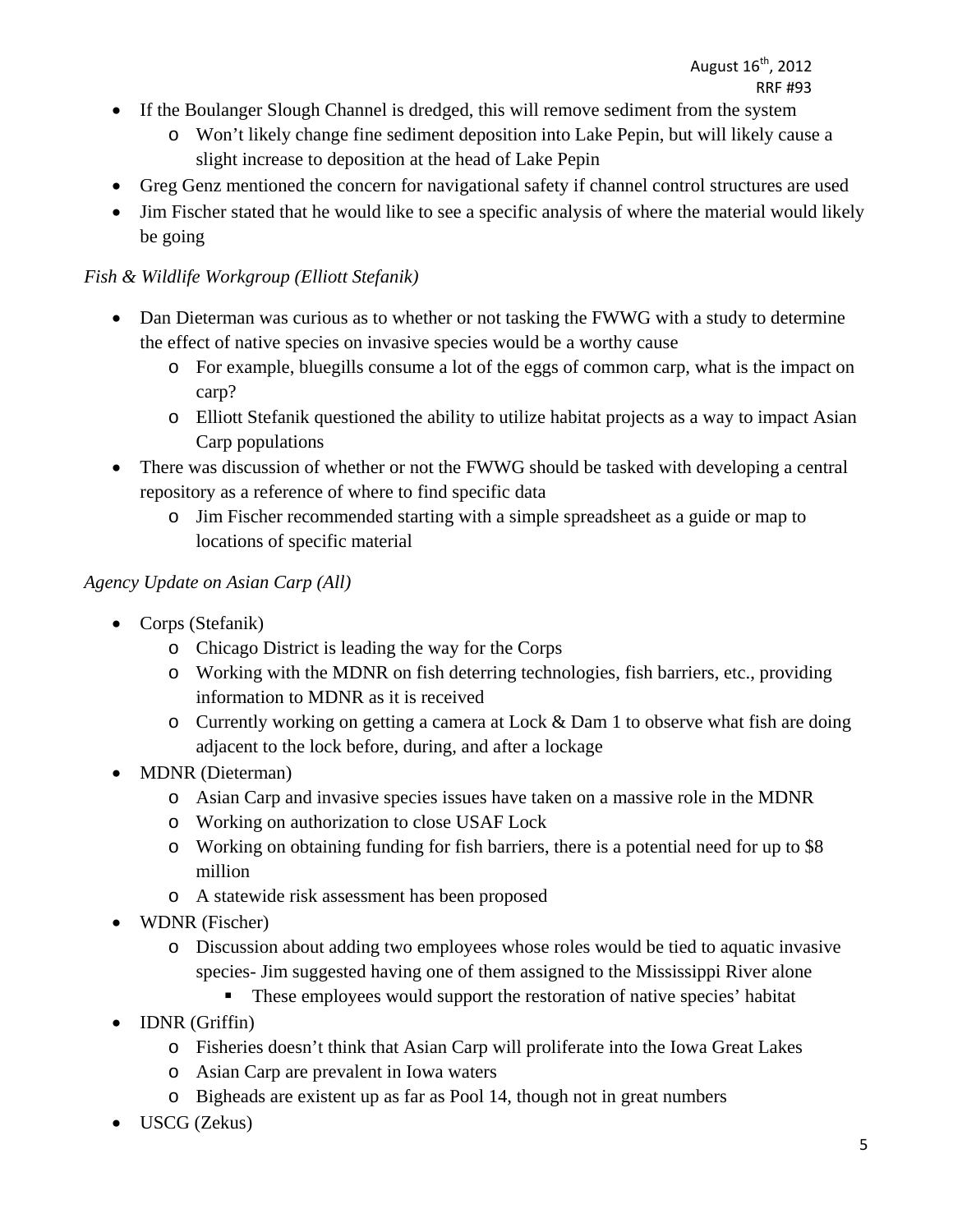- o USCG is currently awaiting a proposal to provide safety requirements
- FWS (Sullins)
	- o His particular office hasn't devoted a ton of staff/resources to the Asian Carp issue, but the FWS as a whole is involved
- As a whole, it was stated that political pressure is causing knee-jerk reactions to this dilemmawe need to be more proactive and less reactive in our response to Asian Carp

# *Water Level Management Task Force (Mary Stefanski)*

- Last meetings took place in January and March
- Teresa Newton compiled a letter report pertaining to mussel movement throughout the 2010 drawdown
	- o Natural mortality was approximately 5%, during the drawdown it increased six times
	- o Mussel movement study spanned two years and consisted of 6,100 observations
- Gretchen Benjamin is working on capital campaigning for a pool wide mussel study in Pool 3
- WLMTF put together a sub-group to create a synthesis paper for the last three drawdowns
- Currently awaiting an estimate of acres previously exposed to go forward with a proposed drawdown depth for a potential Pool 3 drawdown
- Dan Cottrell is going to check with Keith LeClaire on Pool 3 bathymetry
- WLMTF plans to meet again in May

# *Channel Maintenance Program Activities (OP-CH)*

- Two dredging areas stand out as significant problems as of now: Island 126 and Lower Dresbach Island
	- o There are placement issues tied to the potential dredging at Island 126, we may have to transport the material to our Lansing Highway Bridge placement site (14.3 miles away)
- Currently hoping to prolong dredging until 6/1 if conditions allow
- Plan to have EMP work on the dredging schedule, but we will not distribute dredging notices for such work
	- o Most often CH doesn't have the necessary information to issue a dredging notice before the dredging begins
- Pool 2 mini-unload- we plan to exercise an option under the mechanical dredging contract to excavate the Lower Boulanger placement site
	- o Currently plan to excavate ~73,000 cubic yards of material
	- o Real Estate agreements are still pending, but we hope to start the excavation by the end of the month
- Reads Landing Project
	- o Excavated ~140,000 cubic yards of material in 2011
	- o Planning to excavate an additional 860,000 cubic yards of material from the placement site in 2012, in addition to 300,000 cubic yards in the channel (Chippewa Delta dredge cut)